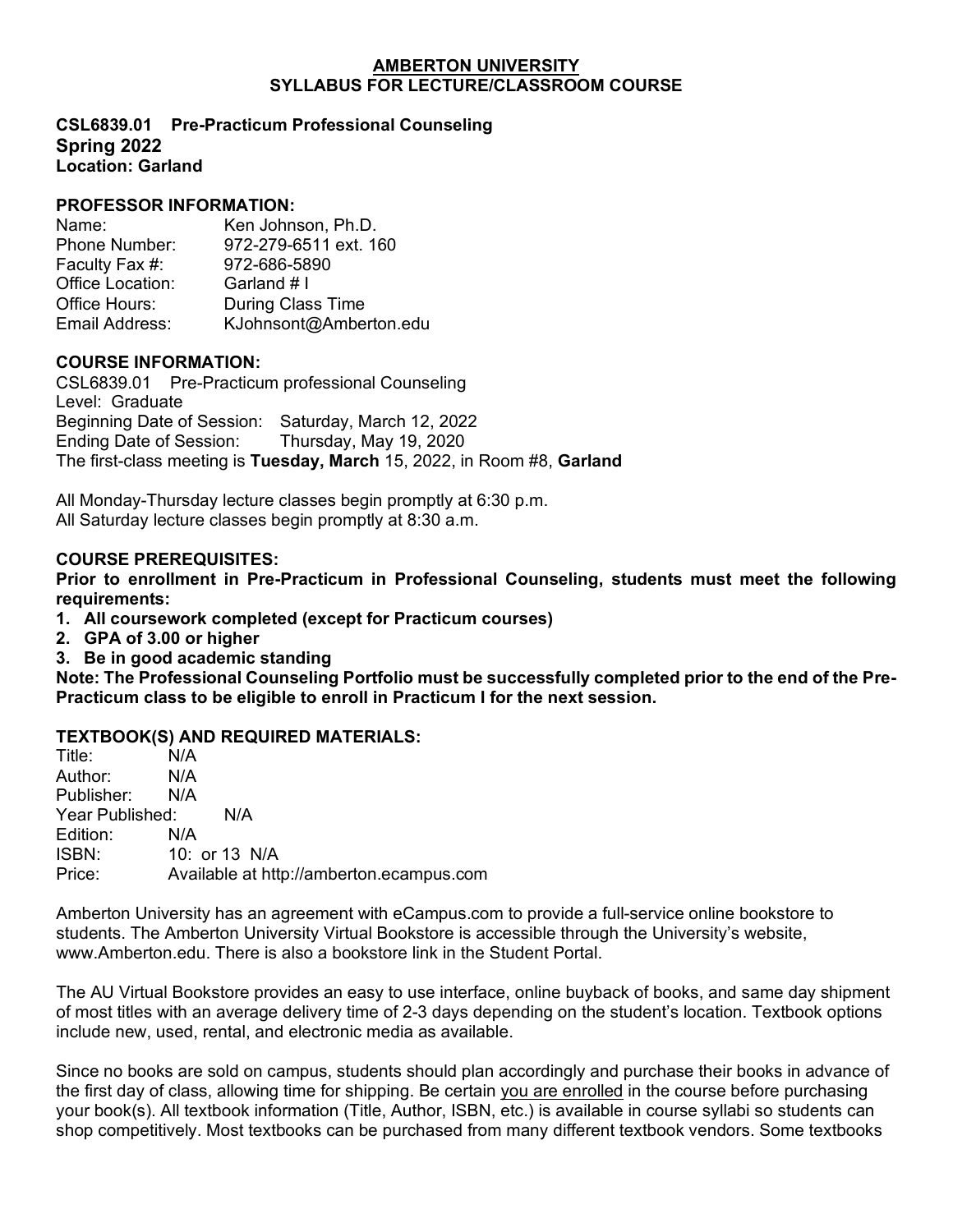may only be available on the University's Virtual Bookstore. Students should be careful to obtain the exact resource(s) required for the course.

**LINKS TO COUNSELING HANDBOOKS MA in Professional Counseling** <https://www.amberton.edu/media/Files/2020-2021%20Professional%20Counseling%20Handbook.pdf> **MA in Marriage and Family Therapy** [https://www.amberton.edu/media/Files/2020-2021\\_MFT\\_Handbook.pdf](https://www.amberton.edu/media/Files/2020-2021_MFT_Handbook.pdf) **MA in School Counseling** <https://www.amberton.edu/media/Files/2021-2022%20School%20Counselor%20Handbook.pdf>

# **APA Requirement**

APA (American Psychological Association) style is most commonly used to cite sources within the social sciences. This resource, revised according to the  $7<sup>th</sup>$  edition, offers examples for the general format of APA research papers, in-text citations, endnotes/footnotes, and the reference page. For more information, please consult the *Publication Manual of the American Psychological Association*, (7th ed.). All coursework at Amberton University will comply with the standards contained in the APA Publication Manual.

# **COURSE COMPETENCIES:**

The following represents the course competencies for this class. Competencies are equivalent for all lecture and distance learning courses. Following each competency is the assignment used to gain mastery of this area of study.

This course is a stand-alone course and cannot be taken simultaneously with any other courses. This course provides an assessment of one's learning in the field of professional counseling. Students complete homework, lead classroom discussions and examine topics designed to prepare them for entrance into the Practicum stage of their preparation. Students prepare for Practicums I and II by completing activities such as making application for Practicum, completing a simulated interview, and developing a thorough case study.

# **UPON COMPLETION OF THE COURSE, THE STUDENT WILL BE COMPETENT IN:**

1. Developing a counselor portfolio to document and link academic learning with future plans and goal setting. 2. Organizing one's schedule to follow a specific guide and timetable for Practicum. 3. Contributing to group learning of counseling competencies by developing and presenting a thorough case study. 4. Developing solutions to selected counseling problems across a variety of counseling settings. 5. Applying critical thinking skills to the critique of counseling approaches to specific cases with individuals, families, groups, or organizations. 6. Writing a paper assessing counseling techniques and describing one's theoretical counseling orientation. 7. Analyzing the conceptual frameworks and treatment objectives of selected vignettes of others' work. 8. Evaluating and demonstrating the appropriate use of techniques associated with selected alternative and emerging therapies. 9. Explaining the implications of emerging standards that are being advanced by the Texas or other State Boards of Licensure for Professional Counseling, the American Counseling Association, and the Texas Counseling Association. 10. Demonstrating skills of referral, advocacy, and triage in crisis intervention cases. 11. Developing and analyzing one's personal philosophy of counseling. 12. Evaluating and understanding the emerging role of technology-based counseling. 13. Demonstrating readiness for Practicum I by completing the official Amberton Practicum Application Packet. 14. Applying critical thinking skills in developing a framework for counseling diverse client populations. 15. Selecting and demonstrating techniques of a chosen counseling theory. 16. Assessing for difficulties in the areas of addictive behavior, depression, anxiety, suicidality, homicidal and violent behavior.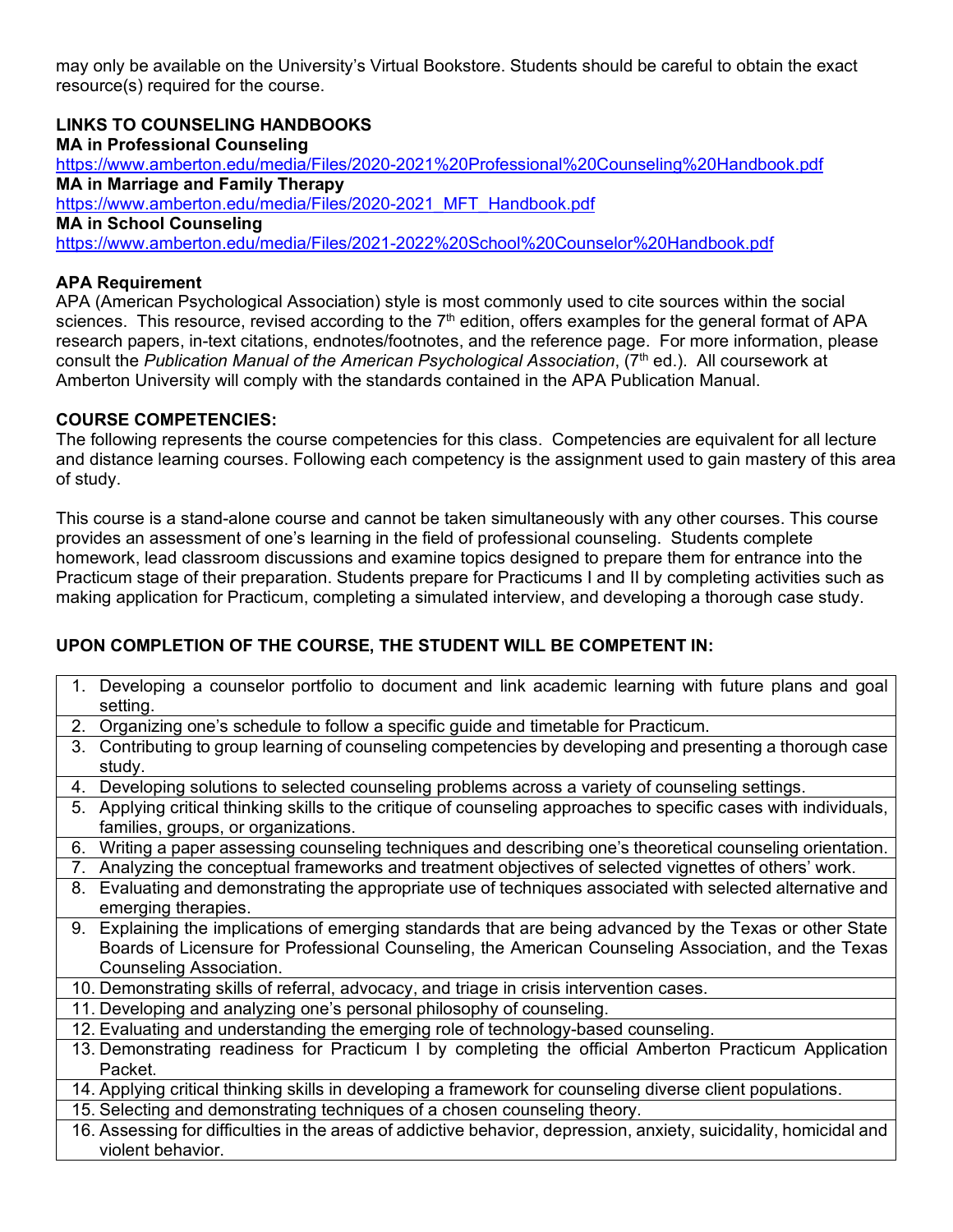## **COURSE POLICIES:**

All assignments must be submitted in APA format and submitted by the due date(s).

### *Student's Responsibilities*

This syllabus contains information, policies and procedures for a specific course. By enrolling, the student agrees to read, understand and abide by the policies, rules, regulations, and ethical standards of Amberton University as contained in the current university catalog and schedule of classes.

#### *Attendance Policy:*

Regular and punctual class attendance and engagement is expected at Amberton University. In case of an absence, it is the student's responsibility to contact the professor as soon as possible. If a student intends on withdrawing from a course, it is the student's responsibility to follow the university's policy on formally withdrawing from a course. **Ceasing to attend classes does not constitute an official withdrawal.**

Attendance in a lecture course is defined as punctual arrival to, and engagement in, a full lecture session. Attendance in a distance learning course is defined as active participation in the weekly online class sessions. "Active participation" can be defined as: submitting an academic assignment, taking an exam, engaging in an interactive tutorial, participating in an online discussion forum (or chat session), or initiating (or responding to) a communication with a faculty member about an academic assignment or the subject matter of the course. A student not meeting these requirements may be dropped at the discretion of Amberton University.

### *Plagiarism Policy*

Plagiarism is the presentation of someone else's work as though it were your own. If you use another person's words, ideas or information, or if you use material from a source – whether a book, magazine, newspaper, business publication, broadcast, speech, or electronic media – you must acknowledge the source. Plagiarism is a violation of the University's code of student ethical conduct and is one that is taken seriously. Amberton University operates on an honor system; therefore**,** honesty and integrity are essential characteristics of all who are associated with the institution. All Amberton University students are expected to abide by the honor system and maintain academic integrity in all their work. Amberton University and its instructors monitor student work for plagiarism and reserve the right to submit such work to technology-based anti-plagiarism services and applications at any time.

Students agree that by taking this course, all required papers may be subject to submission for textual similarity review to TurnItIn.com for the detection of plagiarism. All submitted papers will be included as source documents in the TurnItIn.com reference database solely for the purpose of detecting plagiarism in such papers. Use of TurnItIn.com service is subject to the Usage Policy posted on the TurnItIn.com site.

# **COURSE DELIVERY METHODOLOGY:**

This course is offered as a Lecture/Classroom course. This course requires that students meet a designated time in the classroom.

| Week   | Topic                                     | Assignment                                                         | Competencies<br>Covered | Due Date      |
|--------|-------------------------------------------|--------------------------------------------------------------------|-------------------------|---------------|
| Week 1 | Course introduction<br>& overview         | <b>Discuss Counseling</b><br>Portfolio, Campus                     | 1,3,12                  | $3 - 15 - 22$ |
| Week 2 | Practicum<br>applications                 | Work on practicum<br>applications,<br>Campus                       | 9,10                    | $3 - 22 - 22$ |
| Week 3 | Portfolios &<br>practicum<br>applications | Discuss practicum<br>applications &<br>portfolios, Zoom<br>meeting | 2,3                     | $3-29-22$     |

# **COURSE OUTLINE AND CALENDAR:**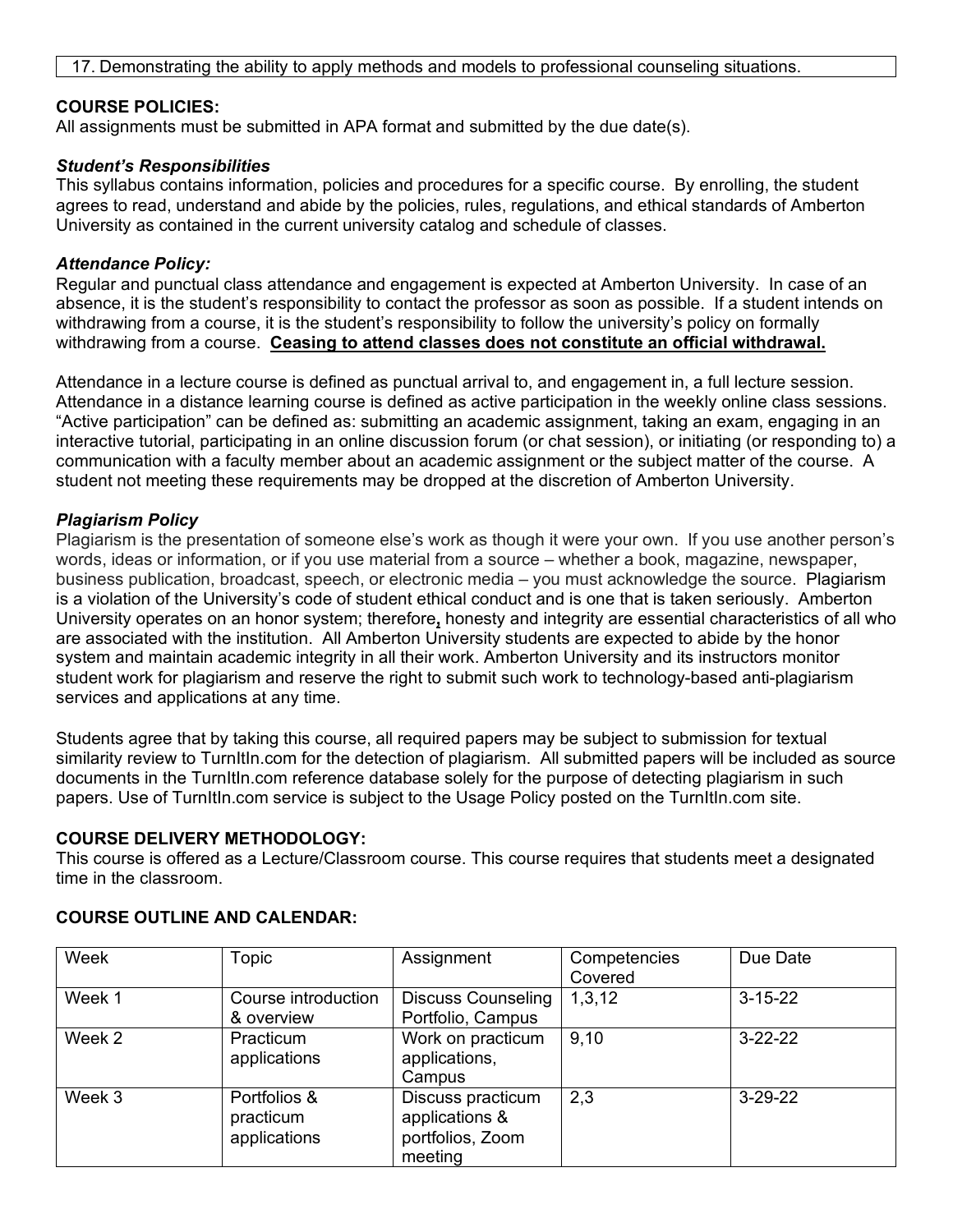| Week 4  | Counseling<br>portfolios                        | <b>Final instructions</b><br>for portfolios, Zoom<br>meeting           | 2,3     | $4 - 5 - 22$  |
|---------|-------------------------------------------------|------------------------------------------------------------------------|---------|---------------|
| Week 5  | <b>Portfolios</b>                               | Portfolios due on 4-<br>12-22, Zoom<br>meeting                         | N/A     | $4 - 12 - 22$ |
| Week 6  | Practicum<br>applications,<br>portfolio results | Practicum sites,<br>portfolio results,<br>Zoom meeting                 | 2,3,8,9 | 4-19-22       |
| Week 7  | <b>Practicum sites</b>                          | <b>Practicum sites</b><br>discussion and<br>selection, Zoom<br>meeting | 3,6     | $4 - 26 - 22$ |
| Week 8  | <b>Practicum sites</b>                          | Prepare for site<br>interviews, Zoom<br>Meeting                        | 13      | $5 - 3 - 22$  |
| Week 9  | Practicum site<br>selection/application         | <b>Students secure</b><br>practicum sites,<br>Campus meeting           | 1,17    | $5 - 10 - 22$ |
| Week 10 | Rap-up                                          | End of session<br>review, Campus                                       | N/A     | $5 - 17 - 22$ |

# **GRADING CRITERIA:**

(Grading Scale – Grading Scale –Final grades are based on passing or failing the Counseling Portfolio (100%) Counseling Portfolios – 100% of final grade.)

**Graduate** 

 $92 - 100$  A  $82 - 91$  B<br> $72 - 81$  C  $72 - 81$  $62 - 71$  D Below 62 F

# **GRADE NOTIFICATION AND INSTRUCTOR FEEDBACK:**

Each assignment/exam submitted will be reviewed, graded and return to the student in a timely manner, along with appropriate commentary.

Final grades are processed approximately one week after the last day of the session and may be located in the My Grades section of the online registration portal as well as being emailed to the student's Amberton University email. Amberton University staff will not release grades over the phone. University instructors will not leave a message with comments or grades in any type of media that is not secure.

For questions regarding grades after the semester has ended, students should use their email account and contact the instructor at the faculty email address as provided above in *Professor Information* area.

#### *Incomplete Grades*

An "I" (incomplete grade) is given at the discretion of the professor and may be given only when an emergency or illness prevents the student from completing course requirements. Should an "I" be granted, the student has 30 days from the end of the session to complete the conditions of the incomplete. An "I" which is not properly removed within 30 days following the session enrolled will become an "F" grade.

#### *How to Withdraw From a Course*

To be official, the class withdrawal must be in writing and signed by the student requesting the withdrawal; no withdrawal is accepted verbally. Please review the "Schedule of Classes" (online or in-print) for procedures for class changes or withdrawals and the refund policy and schedule.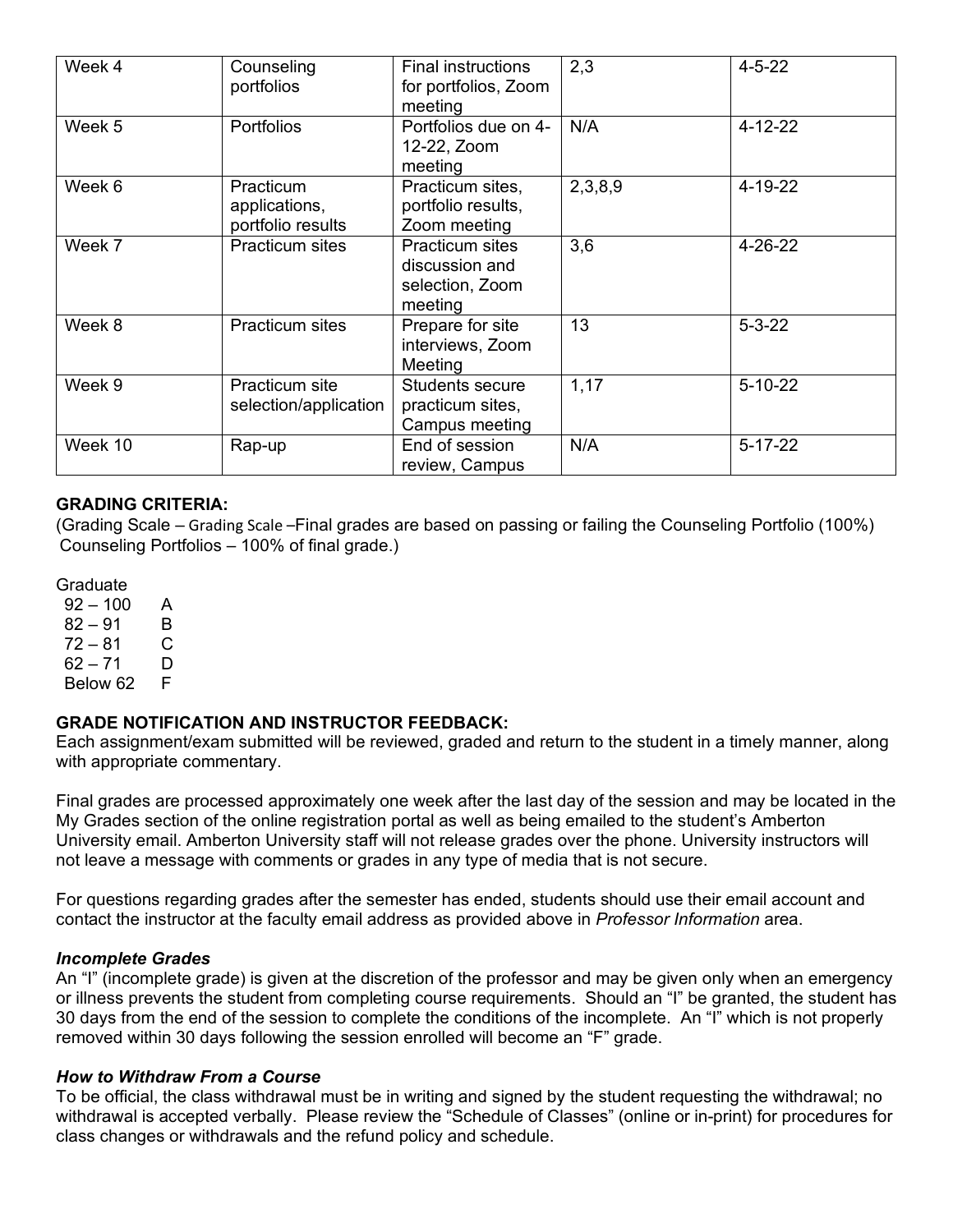# **COURSE COMMUNICATIONS:**

This course is offered as a lecture course; however, several technological options are available to faculty and students that can enhance communication both during the session and after the session has ended. The **Student Portal** is the gateway to email, Remote Research, General Tools and Electronic Instructor Folders (FTP). The Student Portal may be accessed through a link on the University's website, http://www.Amberton.edu, or at http://apps.Amberton.edu.

After selecting the "Student Portal" link, you will be prompted for a Username and Password. Use your assigned **username and password** (AUID) as described below:

**Username** = your capitalized firstname **initial**+lastname+last 3 digits of your SSN.

\* Use your name exactly as it is listed on the University's records, including any suffixes or hyphenations, such as Jr, Sr, or II, as a part of your username.

For example: James Jones, Jr. SSN: 123-45-6789 Username: JJonesJr789

**Password** = your Amberton University ID# (AUID) **including the dashes**

For example: 04-999-999

Once your login has been validated, you may select from a variety of menu options, including online course materials, email access, Remote Research, General Tools, all Syllabi, Research Tutorials and Electronic Instructor Folders (FTP).

#### **Email Communication**

Each student enrolled is assigned an Amberton email account, which gives the student access to the Amberton email system (my.Amberton.edu). This email account is provided by Google Apps for Education. Students are encouraged to check their email regularly for University news, notices, and to communicate with instructors.

The student's assigned email address would be Username@my.Amberton.edu

Example: LJones-Smith789@my.Amberton.edu

The student Username is determined by:

firstname initial+lastname+last 3 digits of student ssn.

For example: Linda Jones-Smith SSN: 123-45-6789 Email Address = LJones-Smith789@my.Amberton.edu

Students will be prompted for a Username and Password when accessing their email account. Use the Username portion of the email address as the username (Example: LJones-Smith789) and your Amberton ID# (including the dashes) as the password.

If you already have a Google gmail account, you might be prompted to add this account to your current settings. Click 'Yes' and you will be logged into your my.Amberton.edu email account. It will be a separate email account from your personal gmail account.

If you need assistance with your email account, please visit https://support.google.com/mail

#### **COURSE EVALUATION:**